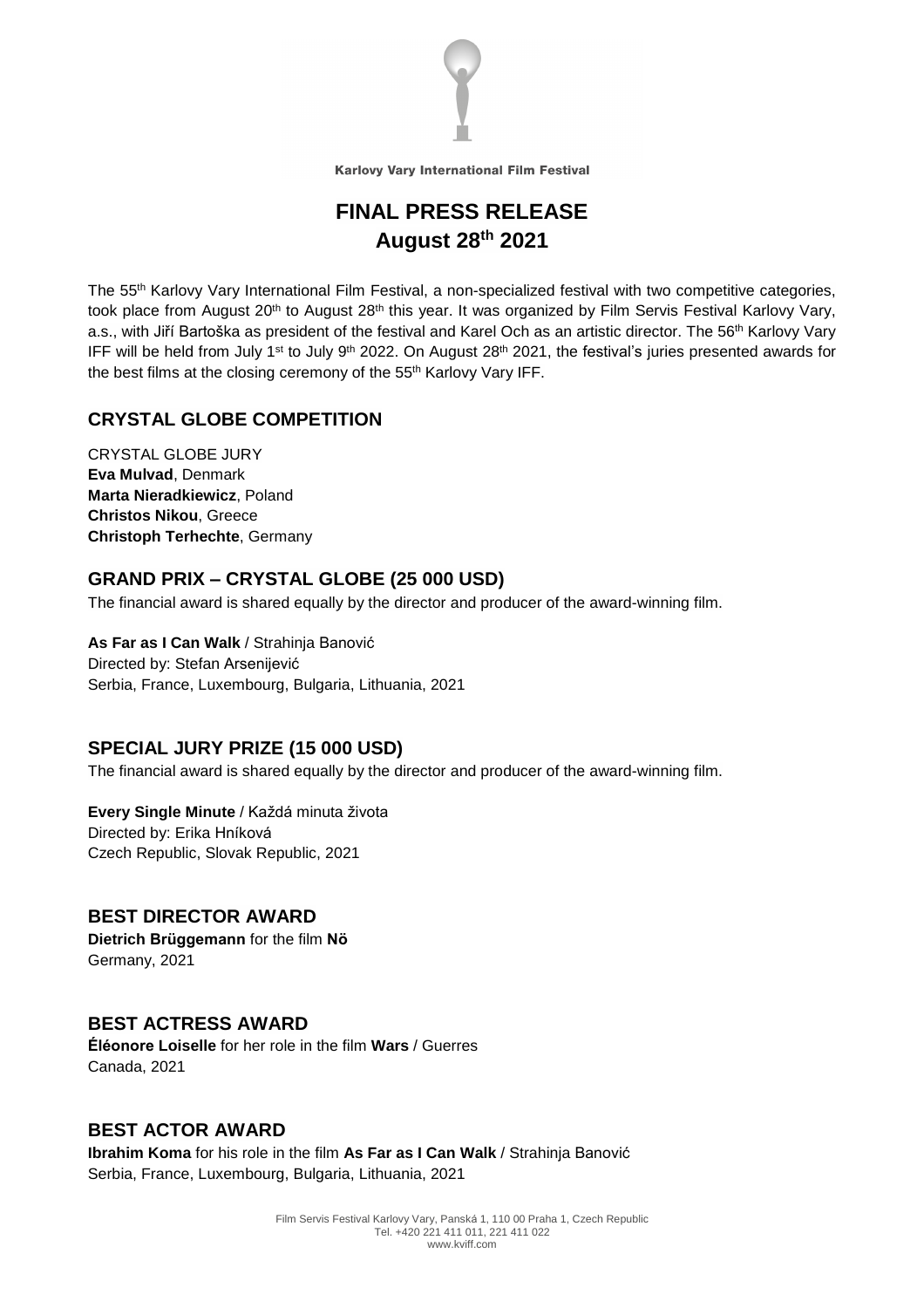

#### **SPECIAL JURY MENTION**

**The Staffroom** / Zbornica Directed by: Sonja Tarokić Croatia, 2021

#### **SPECIAL JURY MENTION**

**Vinette Robinson** for her role in the film **Boiling Point** United Kingdom, 2020

#### **SPECIAL JURY MENTION**

**Jelena Stanković** for cinematography in the film **As Far as I Can Walk** / Strahinja Banović Serbia, France, Luxembourg, Bulgaria, Lithuania, 2021

# **PRÁVO AUDIENCE AWARD**

**Zátopek** Directed by: David Ondříček Czech Republic, Slovak Republic, 2021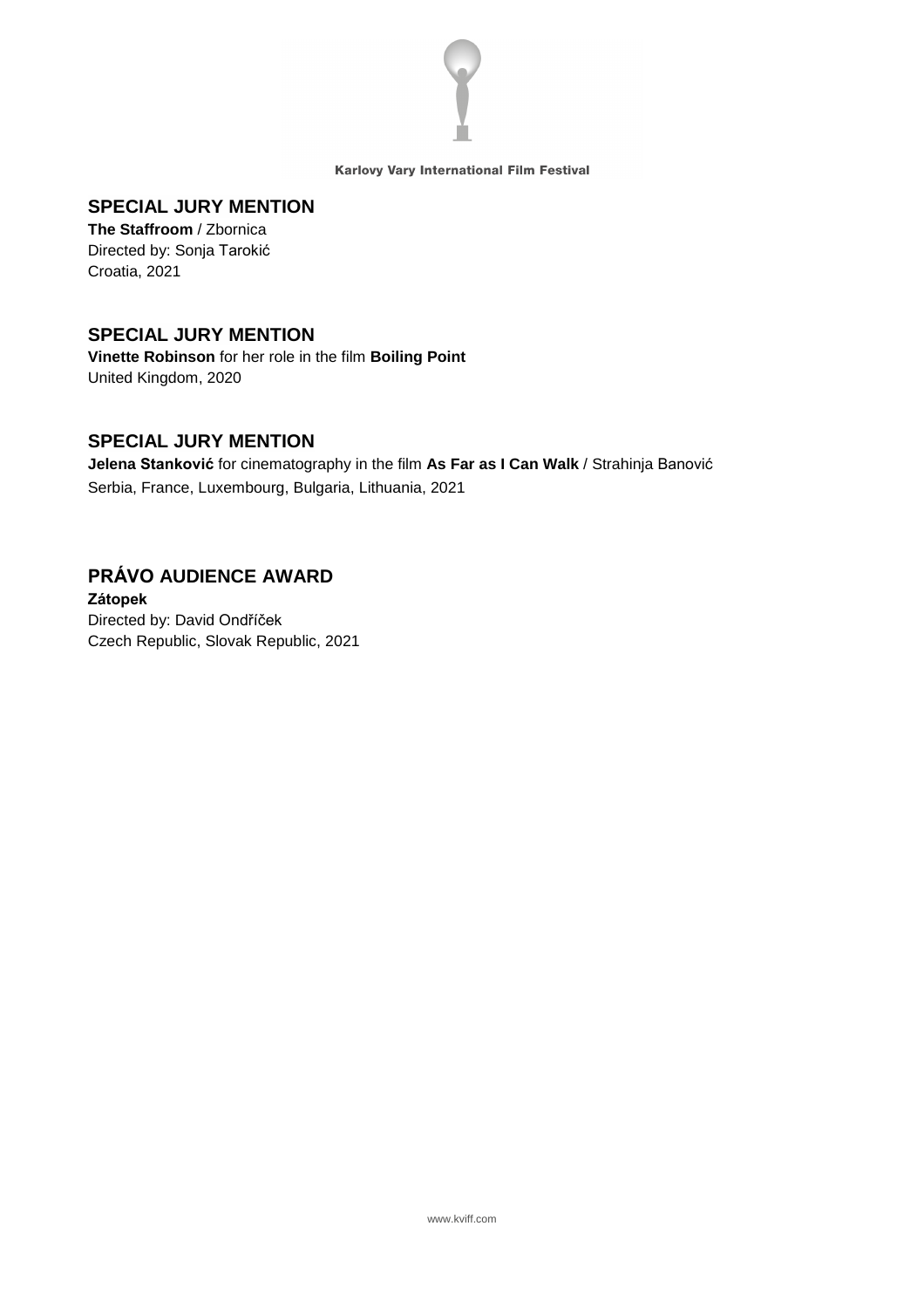

## **EAST OF THE WEST COMPETITION**

EAST OF THE WEST JURY **Alise Ģelze**, Latvia **Atanas Georgiev**, Macedonia **Michal Hogenauer**, Czech Republic **Tonia Mishiali**, Cyprus **Ariel Schweitzer**, France

## **EAST OF THE WEST GRAND PRIX (15 000 USD)**

The financial award is shared equally by the director and producer of the award-winning film.

**Nuuccha** Directed by: Vladimir Munkuev Russia, 2021

## **EAST OF THE WEST SPECIAL JURY PRIZE (10 000 USD)**

The financial award is shared equally by the director and producer of the award-winning film.

**Sisterhood** / Sestri Directed by: Dina Duma North Macedonia, Kosovo, Montenegro, 2021

## **SPECIAL JURY MENTION**

**Intensive Life Unit** / Jednotka intenzivního života Directed by: Adéla Komrzý Czech Republic, 2021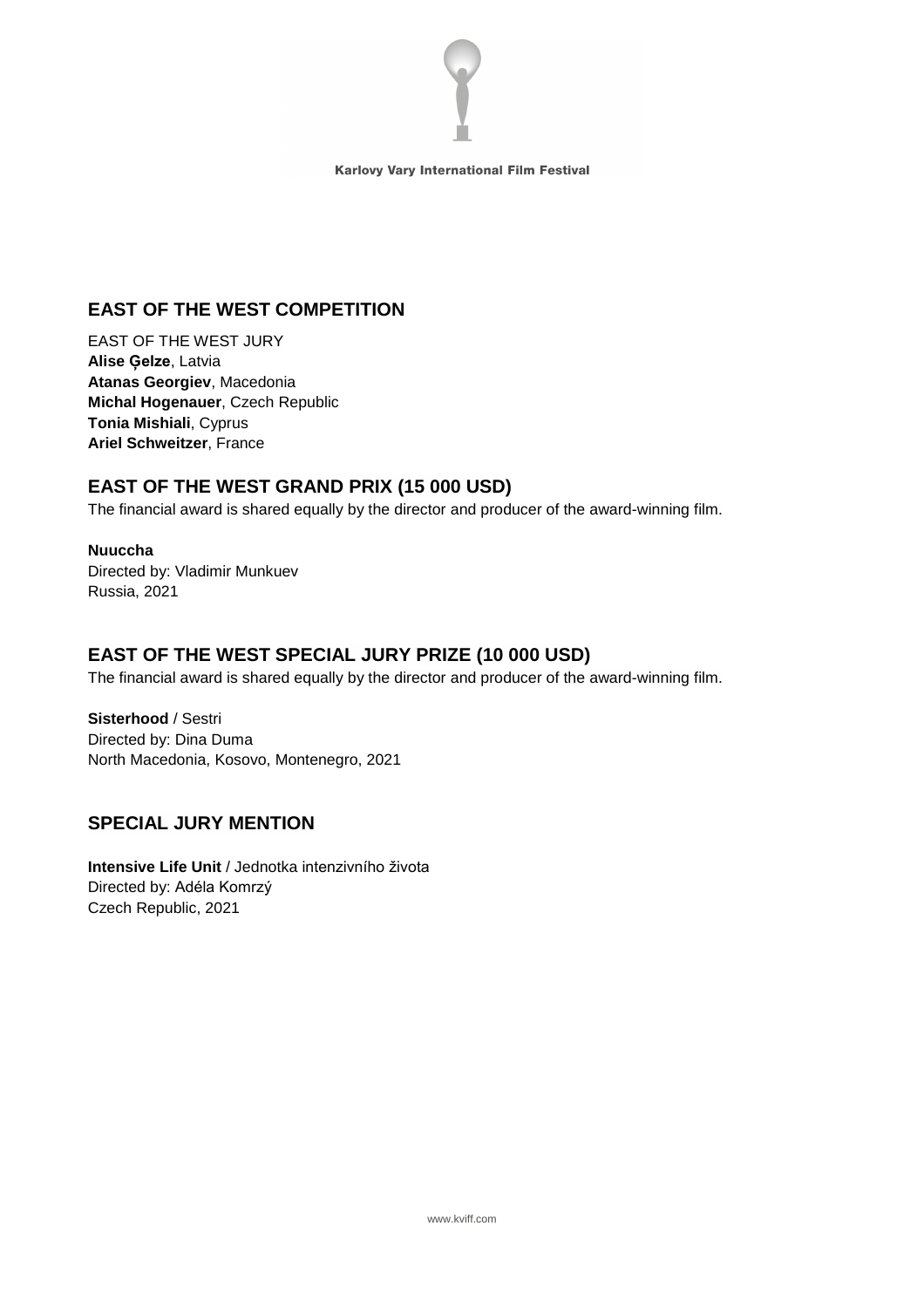

## **CRYSTAL GLOBE FOR OUTSTANDING ARTISTIC CONTRIBUTION TO WORLD CIN-EMA**

**Michael Caine**, Great Britain

#### **FESTIVAL PRESIDENT'S AWARD FOR CONTRIBUTION TO CZECH CINEMATOGRAPHY Jan Svěrák**, Czech Republic

**FESTIVAL PRESIDENT'S AWARD Ethan Hawke**, USA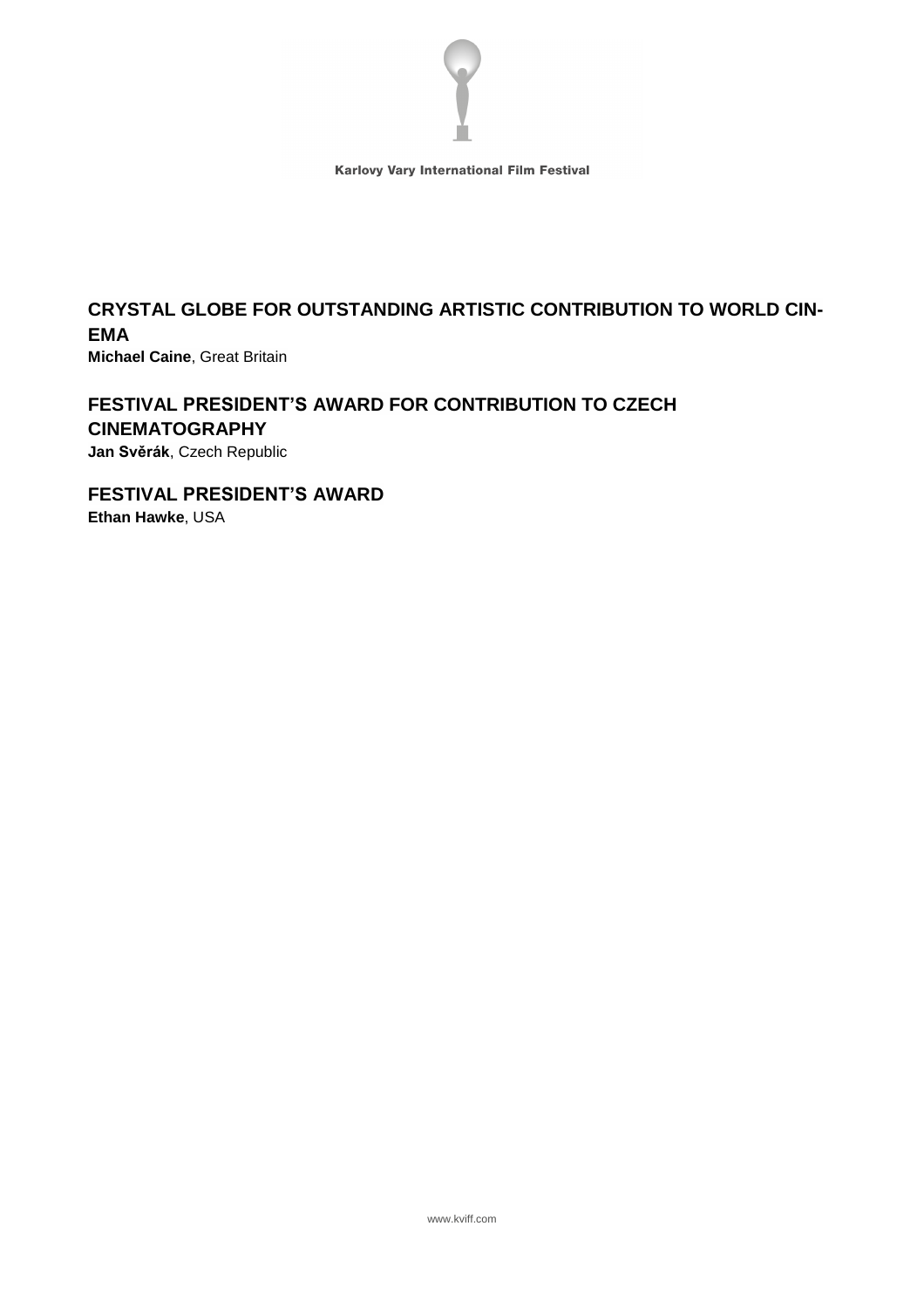

#### **NON-STATUTORY AWARDS**

#### **AWARD OF INTERNATIONAL FILM CRITICS**

Awarded by The International Federation of Film Critics (FIPRESCI).

At this year's edition of Karlovy Vary IFF the FIPRESCI prize was awarded in memory of Jan Foll (1951– 2021), an unmistakable persona of Czech film criticism who influenced several generations of young journalist.

FIPRESCI JURY **Birgit Beumers**, United Kingdom **Eirik Bull**, Norway **Adéla Mrázová**, Czech Republic

**Exam** / Ezmûn Directed by: Shawkat Amin Korki Germany, Iraqi Kurdistan, Qatar, 2021

## **THE ECUMENICAL JURY AWARD**

THE ECUMENICAL JURY **Pierre-Auguste Henry**, France **Angelika Obert**, Germany **Joel Ruml**, Czech Republic

**As Far as I Can Walk** / Strahinja Banović Directed by: Stefan Arsenijević Serbia, France, Luxembourg, Bulgaria, Lithuania, 2021

#### **ECUMENICAL JURY COMMENDATION**

**The Staffroom** / Zbornica Directed by: Sonja Tarokić Croatia, 2021

#### **FEDEORA AWARD**

For the best film from East of the West Competition section.

FEDEORA JURY **Natascha Drubek-Meyer**, Germany **Mihai Fulger**, Romania **Nino Kovačić**, Croatia

**Otar's Death** / Otar's Death Directed by: Ioseb "Soso" Bliadze Georgia, Germany, Lithuania, 2021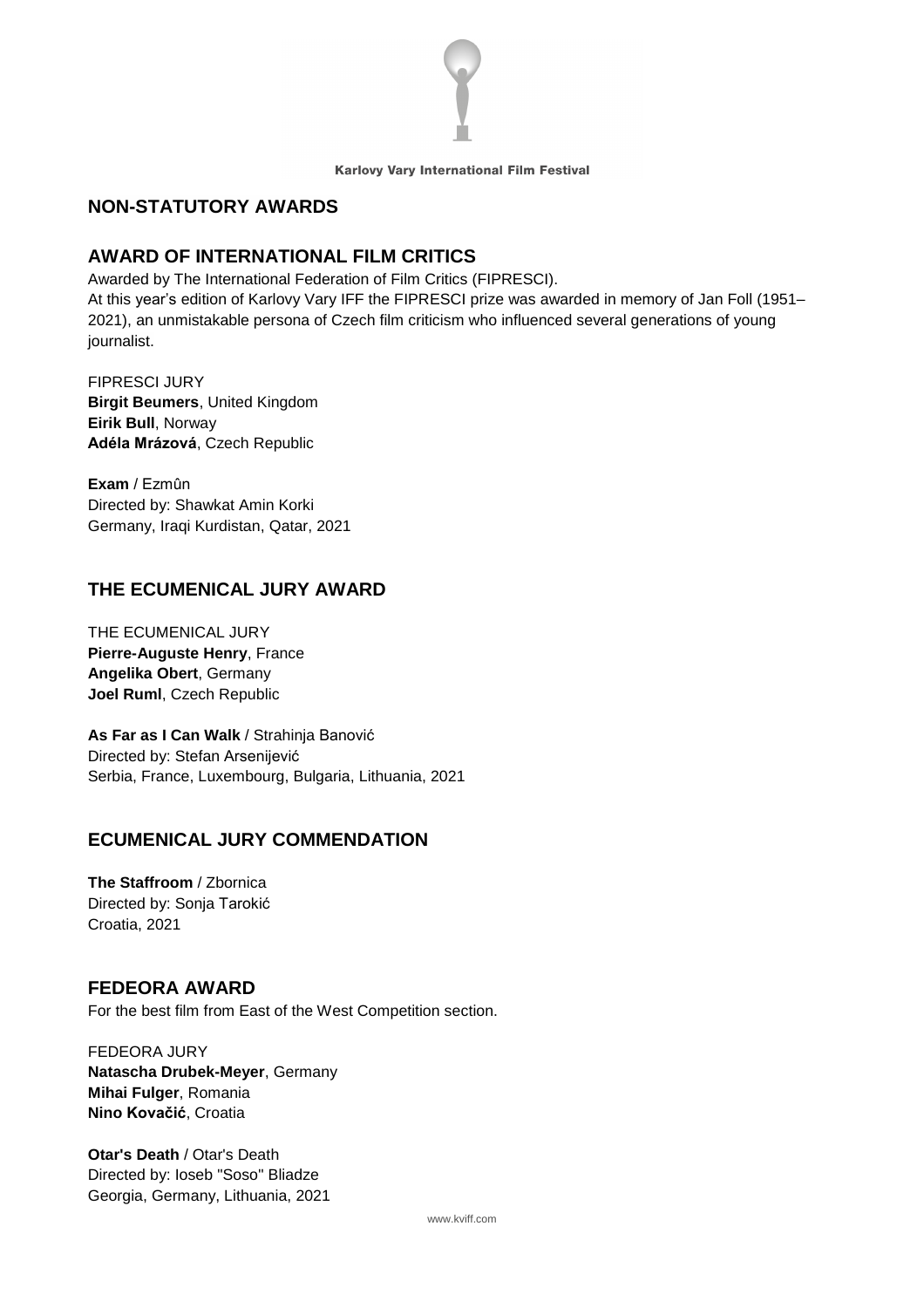

#### **FEDEORA JURY SPECIAL MENTION**

**Intensive Life Unit** / Jednotka intenzivního života Directed by: Adéla Komrzý Czech Republic, 2021

#### **EUROPA CINEMAS LABEL AWARD**

For the best European film from the Crystal Globe Competition and East of the West Competition.

Europa Cinemas Label Jury **Linda Arbanová**, Czech Republic **Erika Borsos**, Hungary **Gregor Janežič**, Slovenia

**As Far as I Can Walk** / Strahinja Banović Directed by: Stefan Arsenijević Serbia, France, Luxembourg, Bulgaria, Lithuania, 2021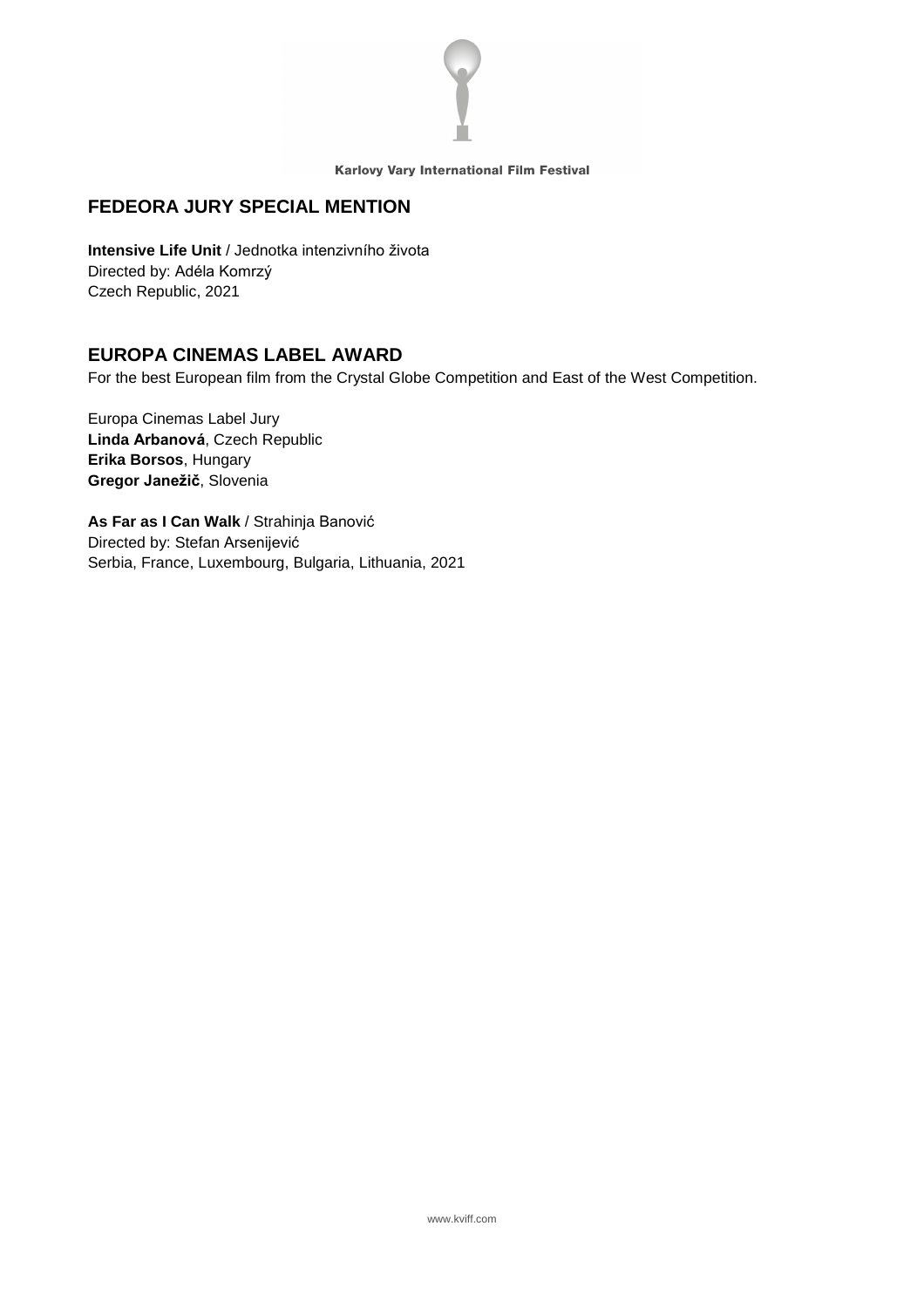

## **KVIFF EASTERN PROMISES WINNERS: WORKS IN PROGRESS, WORKS IN DEVE-LOPMENT – FEATURE LAUNCH AND FIRST CUT+ AT KARLOVY VARY IFF 2021**

Due to the situation related to Covid-19, the projects selected for KVIFF Eastern Promises 2021 were presented online before the festival, from July 28 to August 12. A total of 29 projects were showcased across 3 programs.

#### **WORKS IN PROGRESS**

JURY **Martina Bleis**, Germany **Uldis Cekulis**, Latvia **Yohann Comte**, France **Esra Demirkiran**, Turkey **Michaela Patríková**, Czech Republic

**Works in Progress** is a platform for feature films in post-production or late production stage from Central and Eastern Europe, the Balkans, ex-USSR countries, the Middle East and North Africa, which will premiere after the Karlovy Vary IFF. For the very first time this year, Works in Progress 2021 has merged fiction and documentary films under one program, and a total of 12 projects were pitched. The winner was awarded a prizeconsisting of post production services from UPPand Soundsquare Furthermore, two projects were awarded 5.000 EUR each for their further development, sponsored respectively by TRT and KVIFF.

#### **WORKS IN PROGRESS POST-PRODUCTION DEVELOPMENT AWARD**

**An Owl, a Garden and the Writer** (Iran, France) Directed by: Sara Dolatabadi Producers: Amir Naderi, Sara Dolatabadi, Farhad Mohammadi (associate producer) Screenwriter: Sara Dolatabadi

#### **WORKS IN PROGRESS TRT AWARD (5.000 EUR)**

**Victim** / Obeť (Slovak Republic, Czech Republic, Germany) Directed by: Michal Blaško Producers: Jakub Viktorín, Pavla Janoušková Kubečková Screenwriter: Jakub Medvecký

#### **WORKS IN PROGRESS KARLOVY VARY IFF AWARD (5.000 EUR)**

**Tina & Megi** (Georgia, Germany) Directed by: Ioseb "Soso" Bliadze Producer: Eva Blondiau Screenwriters: Tamar Mumladze, Ioseb "Soso" Bliadze

#### **WORKS IN DEVELOPMENT – FEATURE LAUNCH (10.000 EUR)**

www.kviff.com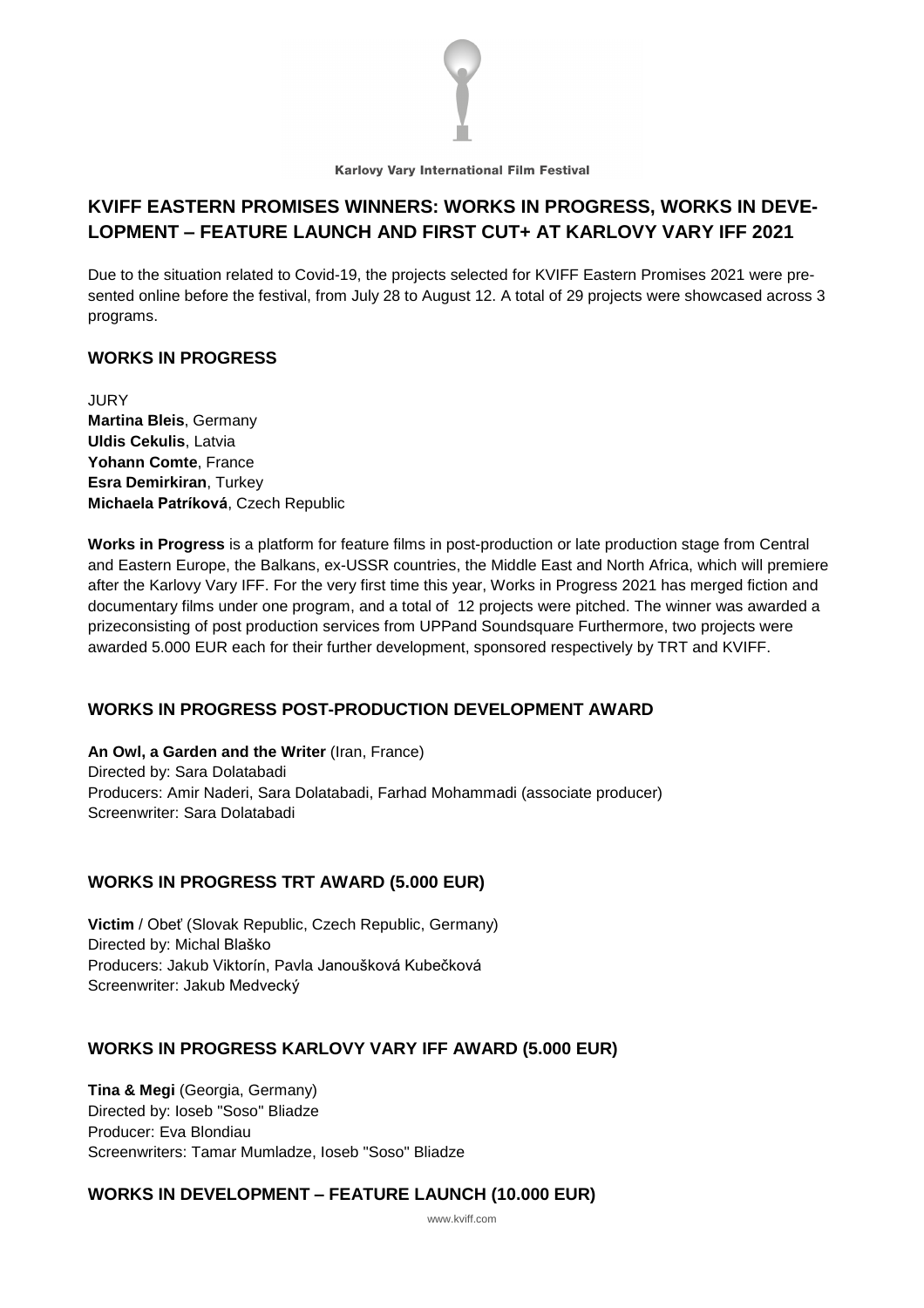

KVIFF & MIDPOINT JURY **Danijel Hočevar**, Slovenia **Arnaud Gourmelen**, France **Karla Stojáková**, Czech Republic

For this KVIFF & MIDPOINT Development Award, KVIFF has partnered with the Midpoint Institute script and project development program as well as with the When East Meets West co-production market and Trieste Film Festival. Together they have showcased 9 projects from Central and Eastern Europe that have gone through development and mentoring within the Feature Launch 2021 program. The jury has awarded a 10,000 EUR cash prize for further development of the project.

**Head Nurse** / Sestra Hana (Czech Republic) Directed by: Jan Vejnar Producer: Kamila Dohnalová Screenwriter: Jan Vejnar, Václav Hašek

#### **SPECIAL MENTION**

**ALIYA** (Israel, Russia, Poland) Directed by: Dekel Berenson Producers: Marek Rozenbaum, Alexander Rodnyansky, Paul Wesley, Co-Producers: Anna Rozalska, Aleksandra Aleksander Screenwriter: Dekel Berenson, Co-writer: Greer Ellison

#### **CONNECTING COTTBUS AWARD**

**JURY Marjorie Bendeck**, (Republic of Honduras) **Katharin Stumm**, (Germany)

**The Bomber** / Spridzinātājs (Latvia) Directed by: Pauls Kesteris Producer: Inese Boka-Grūbe Screenwriter: Gatis Murnieks

#### **ROTTERDAM LAB AWARD**

JURY **Alessia Acone**, (Italy) **Mirjam Klootwijk**, (Netherlands)

The jury awarded **Aleksandra Aleksander**, producer of project **ALIYA** (Israel, Russia, Poland)

#### **FIRST CUT+ AWARDS**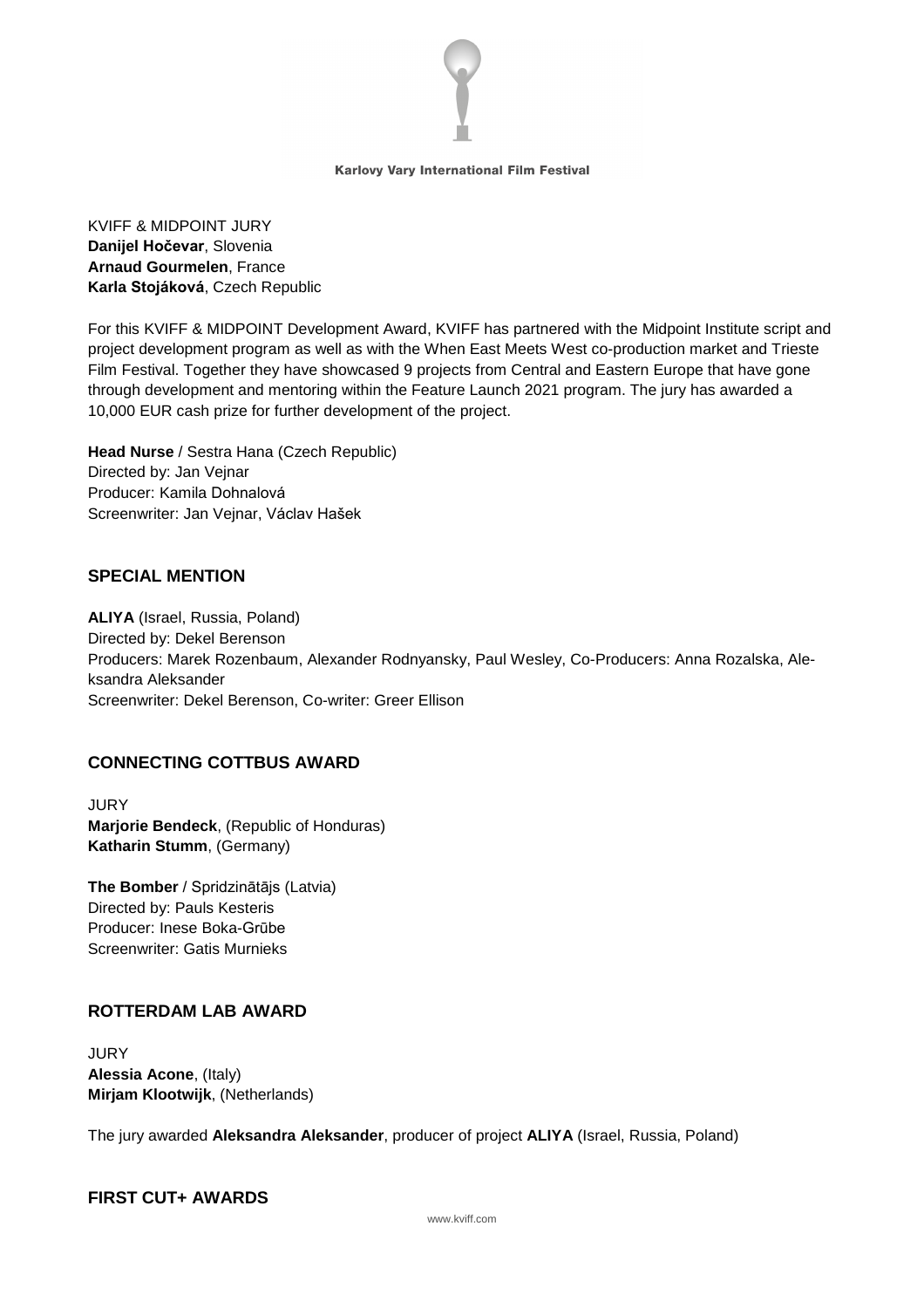

**JURY Michael Arnon**, (USA) **Esra Demirkiran**, (Turkey) **Laurin Dietrich**, (Germany) **Alexis Hamaide**, (France) **Boris Pugnot**, (France) **Federico Spoletti**, (Italy)

First Cut+ is a new program created for boosting the competitiveness and marketability of feature films that previously participated in First Cut Lab. It was launched in 2020 through close cooperation with two dynamic and well-established film industry platforms: Trieste's When East Meets West and Karlovy Vary IFF's Eastern Promises Industry Days. Eight projects coming mainly from Central and Eastern Europe were presented this year.

#### **TRT AWARD (5.000 EUR)**

**A Piece of Sky** / Drii Winter (Switzerland, Germany) Directed by: Michael Koch Producer: Christof Neracher Screenwriter: Michael Koch

#### **SUB-TI AWARD**

**The Hatcher** / Matecznik (Poland) Directed by: Grzegorz Mołda Producer: Izabela Igel Sceenwriter: Grzegorz Mołda, Monika Powalisz

#### **FIRST CUT+ AWARD**

**The Hatcher** / Matecznik (Poland) Directed by: Grzegorz Mołda Producer: Izabela Igel Sceenwriter: Grzegorz Mołda, Monika Powalisz

#### **INDUSTRY PARTNERS** Audiovisual Producers' Association Creative Europe Desk CZ - MEDIA Czech Film Fund First Cut + LUX Film Prize MIDPOINT Institute Nespresso **Soundsquare** TRT UPP When East Meets West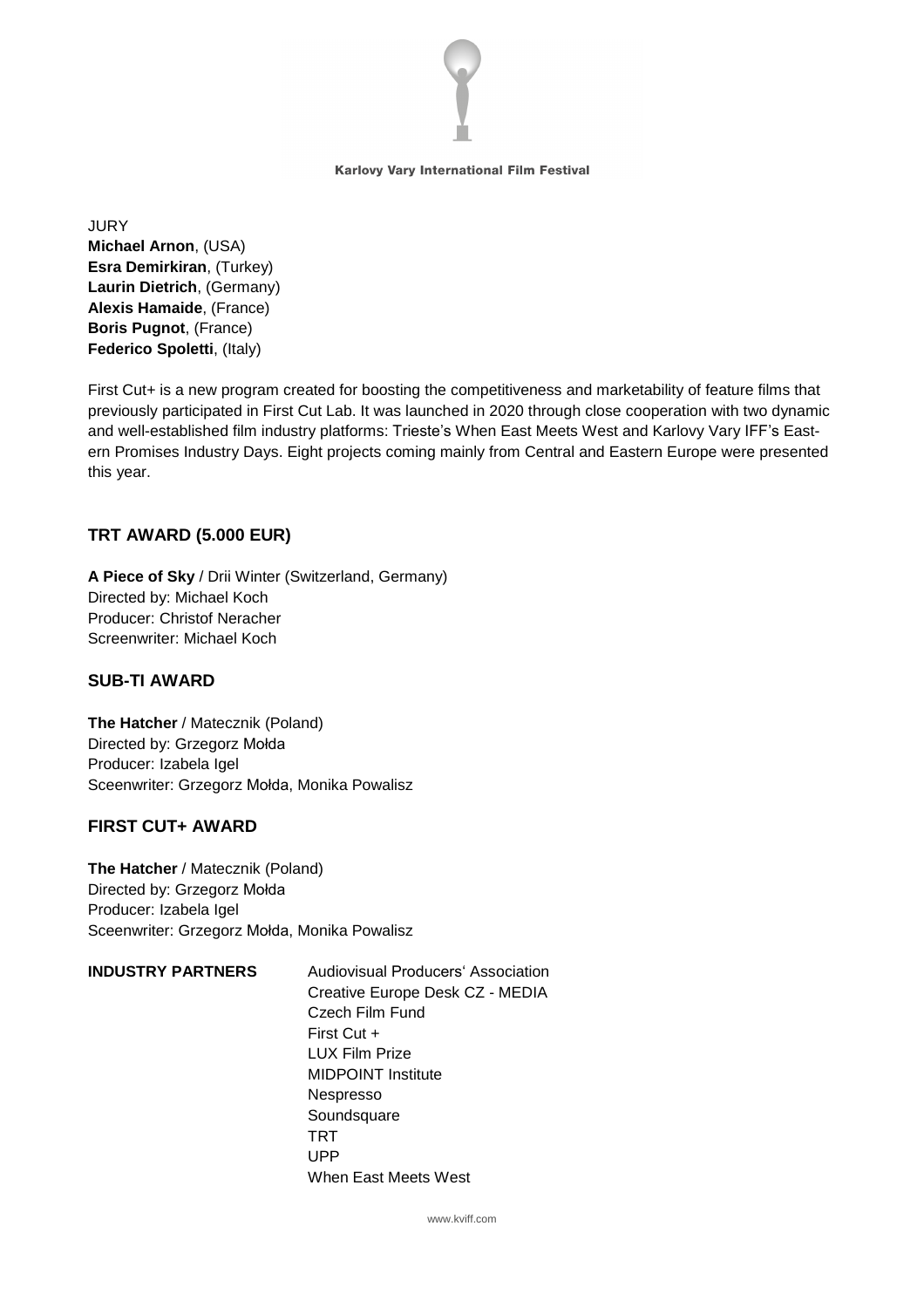

## **STATISTICS OF THE 55 TH KARLOVY VARY IFF 2021**

The 55 th Karlovy Vary IFF 2021 was attended by 9267 accredited visitors. Of that number 7851 had Festival Passes, 338 were filmmakers, 601 accredited film professionals, and 477 journalists.

There were a total of 456 film screenings and total of 111 203 tickets were sold. A total of 144 films were shown: 122 feature films and 22 documentary films. 29 films received their world premiere, while 12 had their international premiere and 2 their European premiere. 149 screenings were personally presented by delegations of filmmakers. 90 Press & Industry screenings were held.

The KVIFF Eastern Promises presentations were attended online by 288 buyers, distributors and dramaturgs who chose from 29 films in development.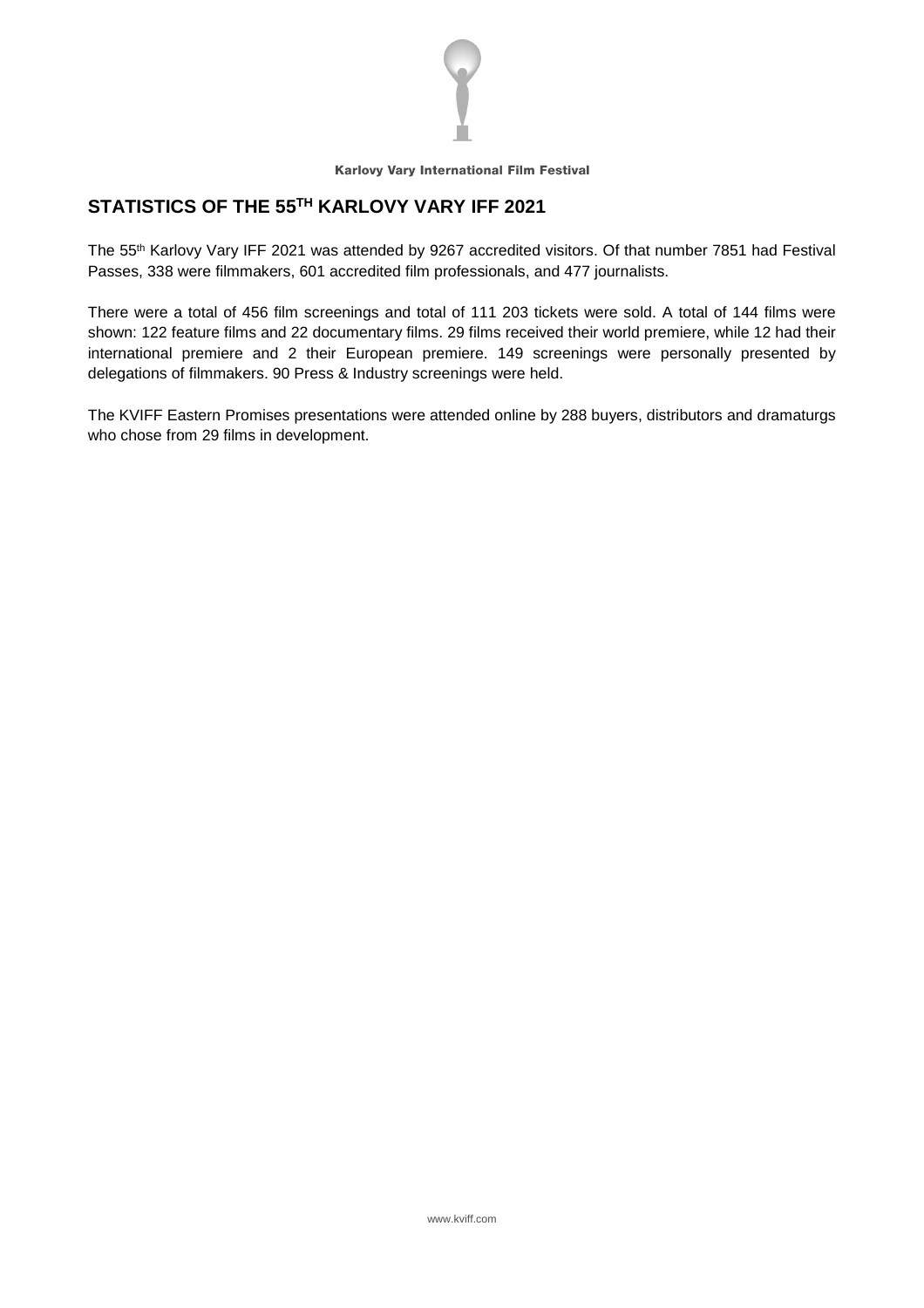

#### **ORGANIZER OF THE 55 TH KARLOVY VARY IFF 2021**

Film Servis Festival Karlovy Vary, a.s.

PRESIDENT OF THE FESTIVAL Jiří Bartoška

ARTISTIC DIRECTOR Karel Och

EXECUTIVE DIRECTOR Kryštof Mucha

HEAD OF PRODUCTION Petr Lintimer

MEMBER OF THE BOARD OF DIRECTORS Jan Jírovec

ARTISTIC CONSULTANT Eva Zaoralová

TRAILERS DIRECTORS Ivan Zachariáš and Martin Krejčí

DESIGN Jakub Spurný and Aleš Najbrt / Studio Najbrt

FESTIVAL PRODUCTION DESIGNER Martin Chocholoušek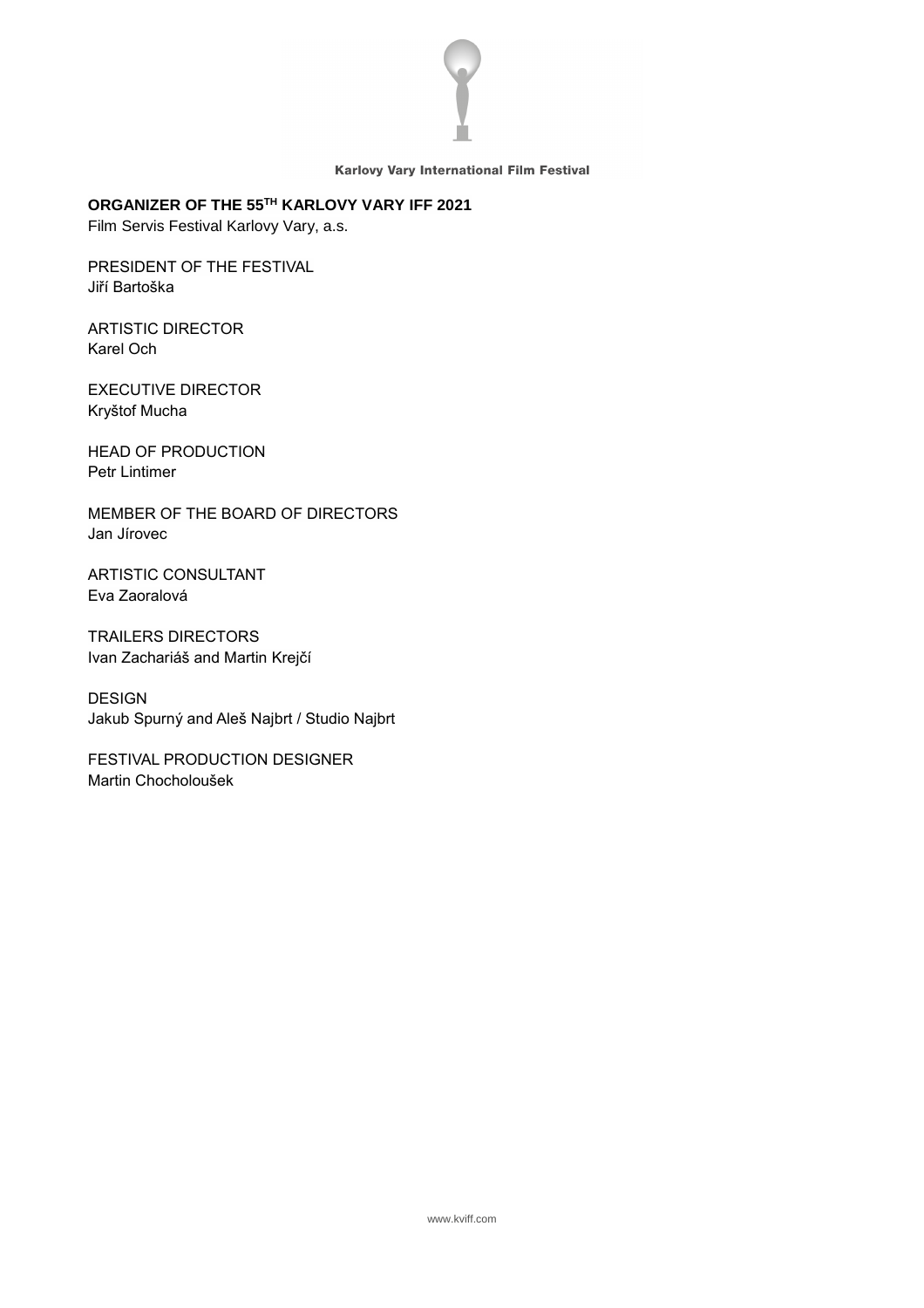

#### **Organizer of the 55 th Karlovy Vary IFF 2021: Film Servis Festival Karlovy Vary, a.s.**

#### **Organizers of the 55 th Karlovy Vary IFF thank all partners that helped to carry out the festival.**

The 55 th Karlovy Vary IFF is supported by:

| $\frac{1}{2}$ . The result of $\frac{1}{2}$ is the support of $\frac{1}{2}$ | <b>Ministry of Culture Czech Republic</b>                                                                                                                                                                                                                |
|-----------------------------------------------------------------------------|----------------------------------------------------------------------------------------------------------------------------------------------------------------------------------------------------------------------------------------------------------|
| Main partners:                                                              | innogy<br>Vodafone Czech Republic a.s.<br><b>MALL.CZ</b><br><b>City of Karlovy Vary</b><br><b>Karlovy Vary Region</b>                                                                                                                                    |
| Partners:                                                                   | UniCredit Bank Czech Republic and Slovakia, a.s.<br><b>BENZINA ORLEN</b><br><b>SAZKA Group - the European lottery company</b><br>Philip Morris ČR, a.s.<br><b>CZECH FUND - Czech investment funds</b><br><b>Mattoni mineral water</b><br><b>Accolade</b> |
| Official car:                                                               | <b>BMW</b>                                                                                                                                                                                                                                               |
| Official coffee:                                                            | <b>Nespresso</b>                                                                                                                                                                                                                                         |
| Supported by:                                                               | Visa                                                                                                                                                                                                                                                     |
| Supported by:                                                               | CZ – Česká zbrojovka a.s.                                                                                                                                                                                                                                |
| Supported by:                                                               | <b>CZECHOSLOVAK GROUP</b>                                                                                                                                                                                                                                |
| Official fuel:                                                              | <b>VERVA</b>                                                                                                                                                                                                                                             |
| Partner of the People Next Door section:                                    | <b>Sirius Foundation</b>                                                                                                                                                                                                                                 |
| Official non-profit partner:                                                | Patron dětí                                                                                                                                                                                                                                              |
| In cooperation with:                                                        | Kudyznudy.cz                                                                                                                                                                                                                                             |
| Official delivery partner:                                                  | <b>DoDo</b>                                                                                                                                                                                                                                              |
| Official beauty partner:                                                    | <b>Dermacol</b>                                                                                                                                                                                                                                          |
| Official champagne:                                                         | Moët & Chandon                                                                                                                                                                                                                                           |
| Official beer:                                                              | <b>Pilsner Urquell</b>                                                                                                                                                                                                                                   |
| Official drink:                                                             | <b>Becherovka</b>                                                                                                                                                                                                                                        |
| Partner for a clean festival:                                               | <b>KÄRCHER</b>                                                                                                                                                                                                                                           |
| Main media partners:                                                        | <b>Czech Television</b>                                                                                                                                                                                                                                  |
|                                                                             | Czech Radio Radiožurnál                                                                                                                                                                                                                                  |
|                                                                             | <b>PRÁVO</b>                                                                                                                                                                                                                                             |
|                                                                             | Novinky.cz                                                                                                                                                                                                                                               |
|                                                                             | <b>REFLEX</b>                                                                                                                                                                                                                                            |
|                                                                             | <b>BigBoard Praha PLC</b>                                                                                                                                                                                                                                |
| Media partners:                                                             | magazine TV Star                                                                                                                                                                                                                                         |
|                                                                             | <b>ELLE Magazine</b>                                                                                                                                                                                                                                     |
|                                                                             | men's magazine Esquire                                                                                                                                                                                                                                   |
| Festival awards supplier:                                                   | <b>Moser Glassworks</b>                                                                                                                                                                                                                                  |
| Software solutions:                                                         | <b>Microsoft</b>                                                                                                                                                                                                                                         |
| Partner of the festival Instagram:                                          | <b>PROFIMED</b>                                                                                                                                                                                                                                          |
|                                                                             | www.kviff.com                                                                                                                                                                                                                                            |